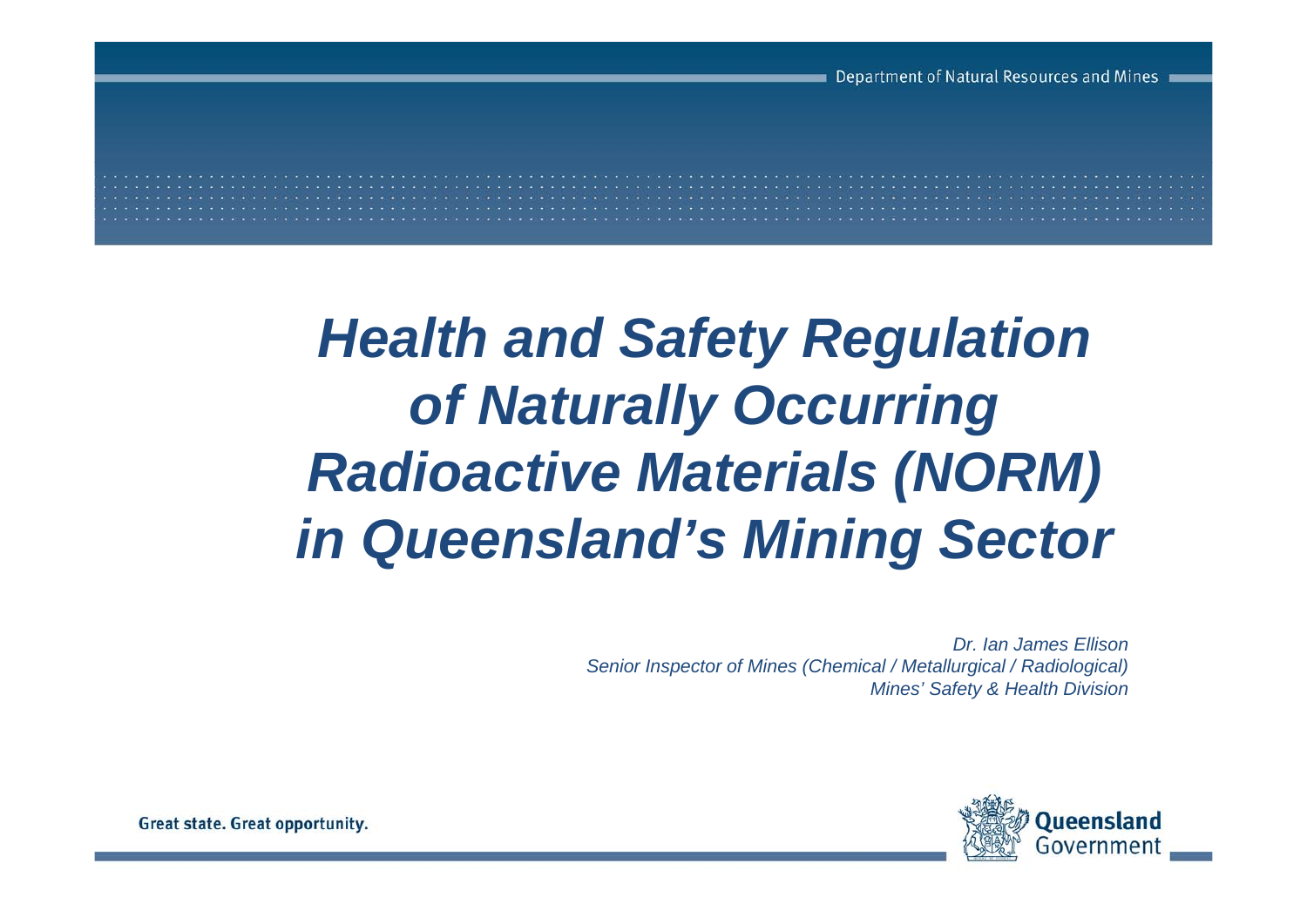### **HISTORICAL BACKGROUND**

NOT just about new Uranium (or Rare Earth) mines. But… debate did trigger a wider review of controls for NORM in QLD

Australia has 30%+ of world's uranium (QLD = ca. AUD\$10 billion)

Public expect highest OHS standards (perception vs. fact)

C State of Queensland, 2013

Past history of mining & processing uranium at Mary Kathleen between 1956 to 1982 yielding just under 9000 tonnes uranium oxide concentrate (REE deposit with U / rehabilitated ponds / with current study around geology & environmental conditions in ponds )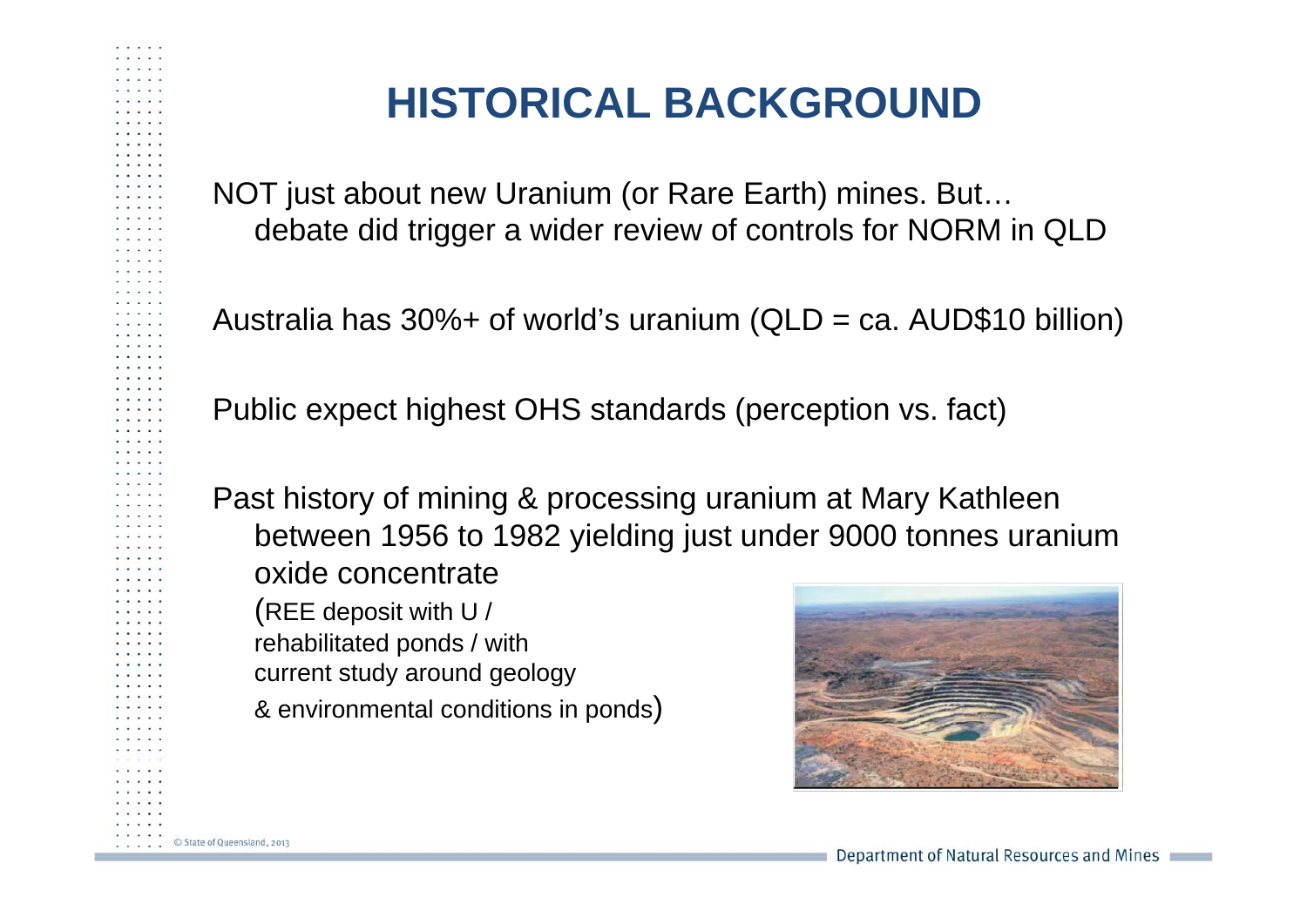### **QLD URANIUM DEPOSITS & PROJECTS (1)**

- Only exploration allowed until October 2012
- Uranium Mining Implementation Committee Report:
	- delivered "Recommencement of Uranium Mining in Queensland" report in March 2013, and
	- Action points being delivered now…

#### Four main regional uranium occurrences explored:

- •McArthur Basin (North west of Mount Isa to Gulf; Westmoreland )
- •● Mount Isa Province (70Km W, N & E; Mary Kathleen & Valhalla)
- •Gilberton Basin (near Georgetown; Maureen )

C State of Queensland, 2013

• Charters Towers Province (West of Townsville; Ben Lomond)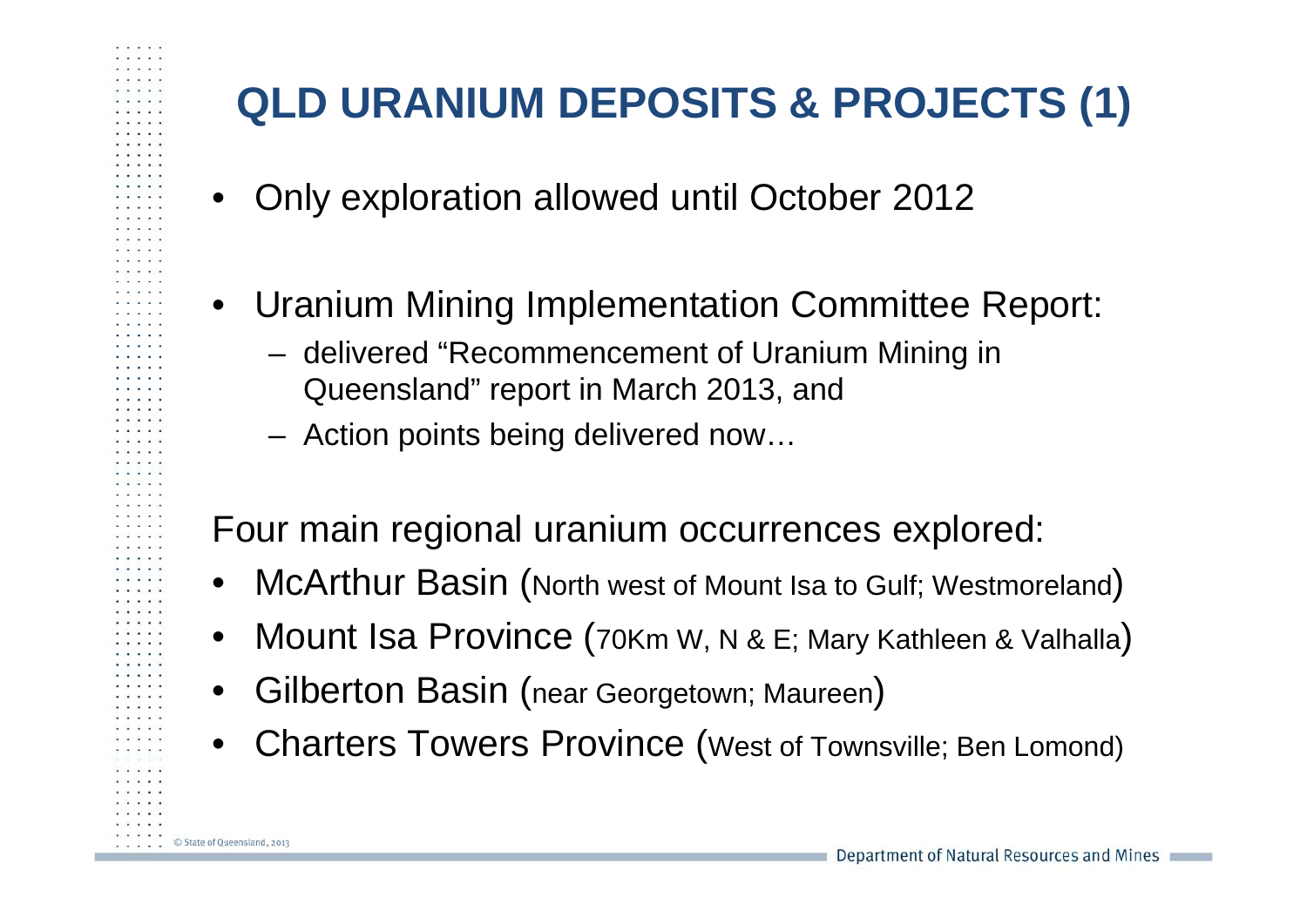### **QLD URANIUM DEPOSITS & PROJECTS (2)**

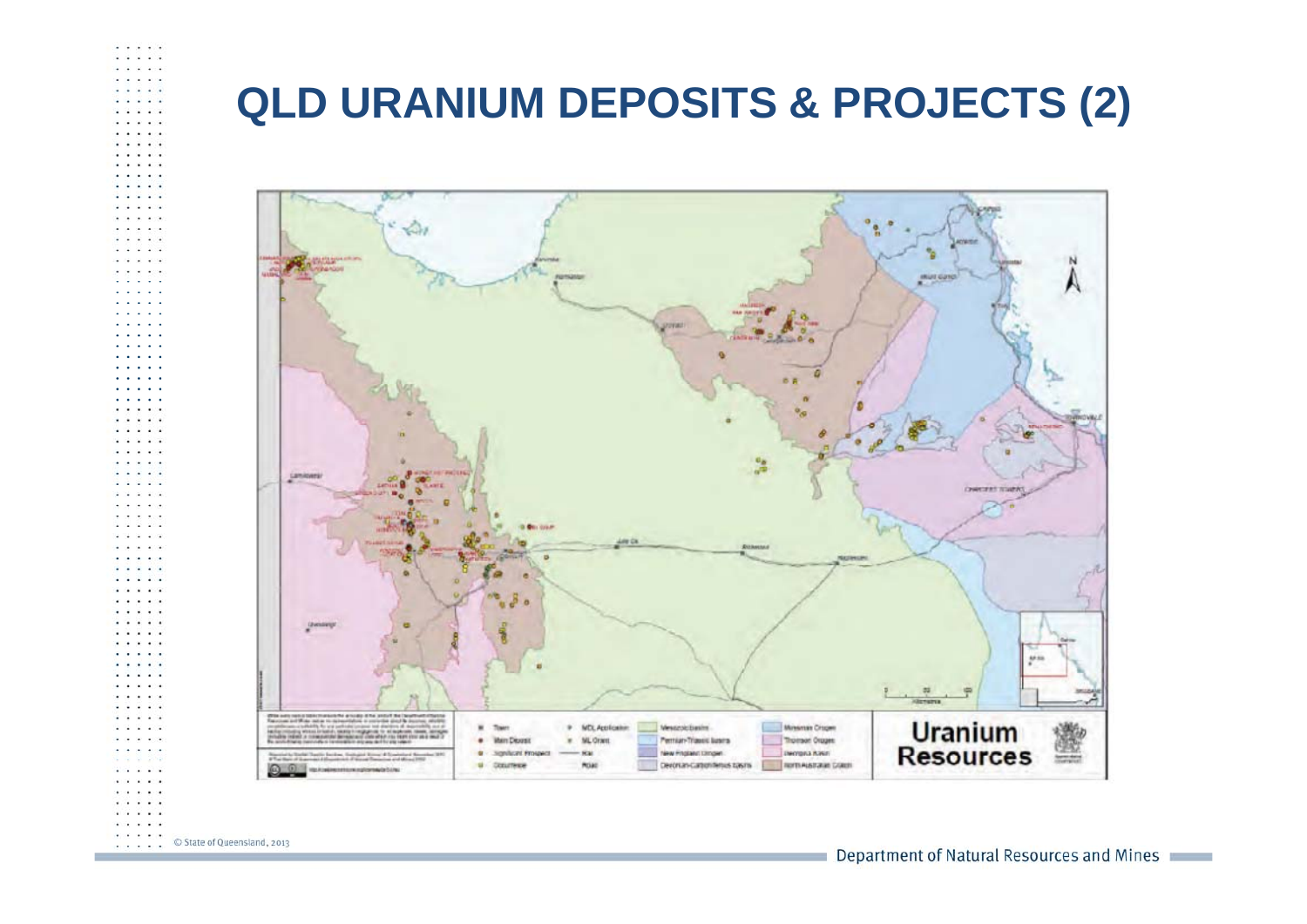### **UMIC REPORT CONCLUSIONS RE: OHS (1)**

Five Outcomes in total:

- $\checkmark$  Current law & regime suitable
- $\checkmark$  Specialist Inspector team formed & expertise updated
- $\checkmark$  Formalise arrangements with Radiation Safety Unit of QHealth (*e.g.* joint on-site RMP audits & off-site Incidents)

#### $\checkmark$  Support ANRDR & input data  $|$  Report available at: mines.industry.qld.gov.au

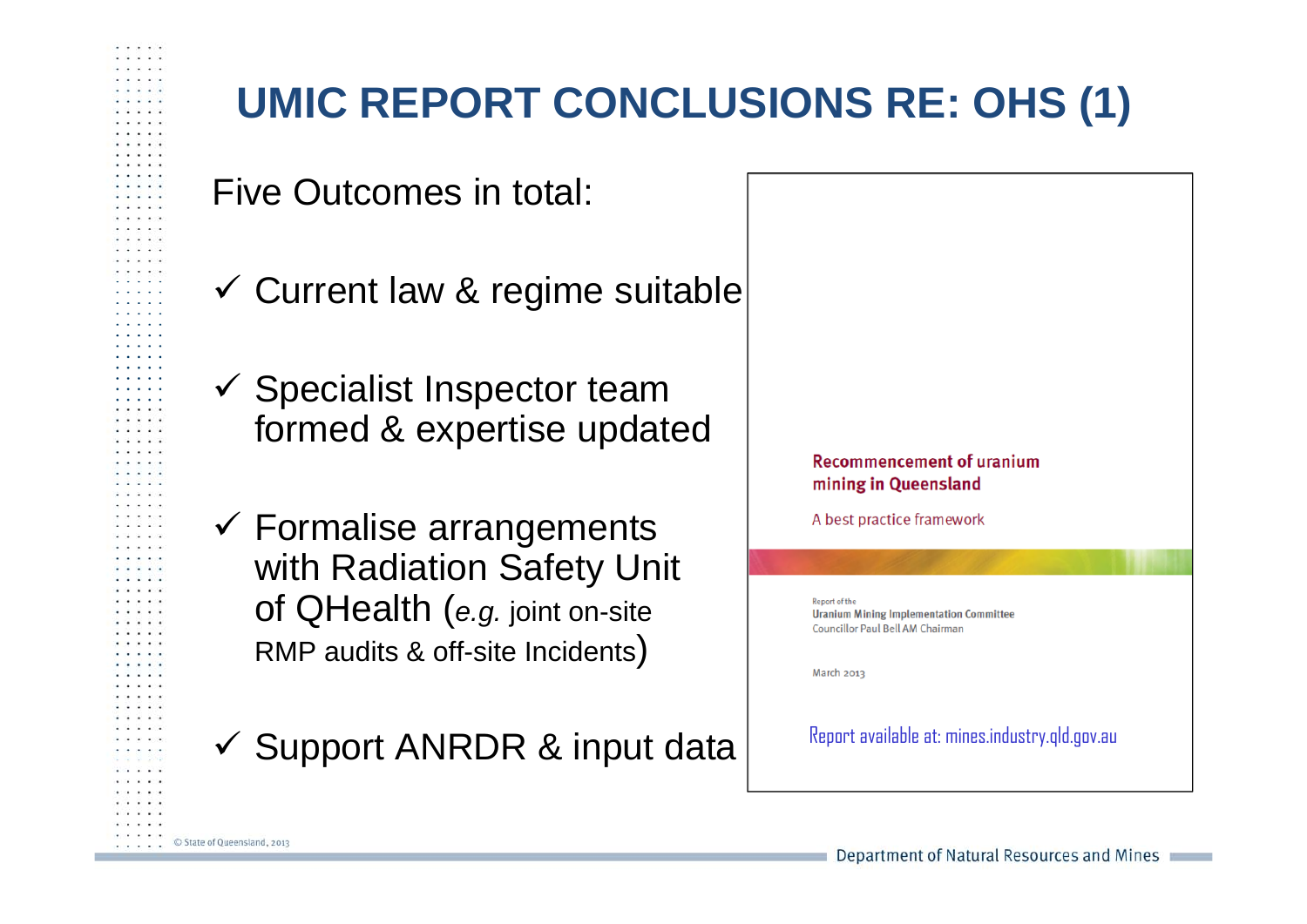## **UMIC REPORT CONCLUSIONS RE: OHS (2)**

With final remaining item being progressed currently…

- ¾ Development of three new Guidelines on Radiation Protection from NORM in:
	- Exploration activities: QGL1
	- **Mining activities: QGL 2** 
		- ISL

C State of Queensland, 2013

- -- Open pit
- Underground
- Processing activities: QGL 3

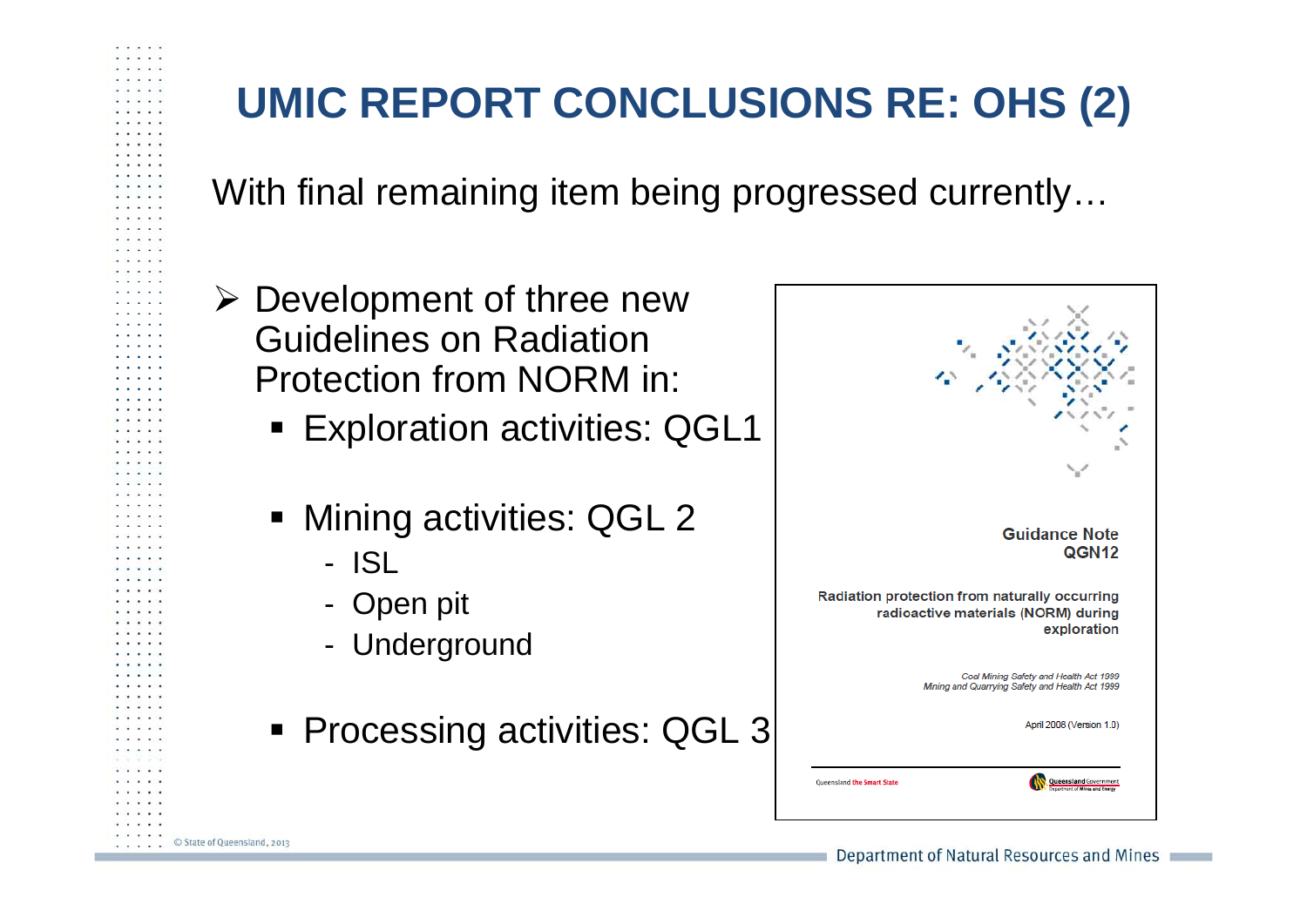### **CONTENT OF THE THREE NEW GUIDELINES (1)**

QGL1 currently in draft form & based on QGN12 (Input from NSW & NT)

All three documents will:

- have guideline (not guidance note) status;
- have a common format;
- highlight sections directly interpreting / reflecting law;
- and crucially…

C State of Queensland, 2013

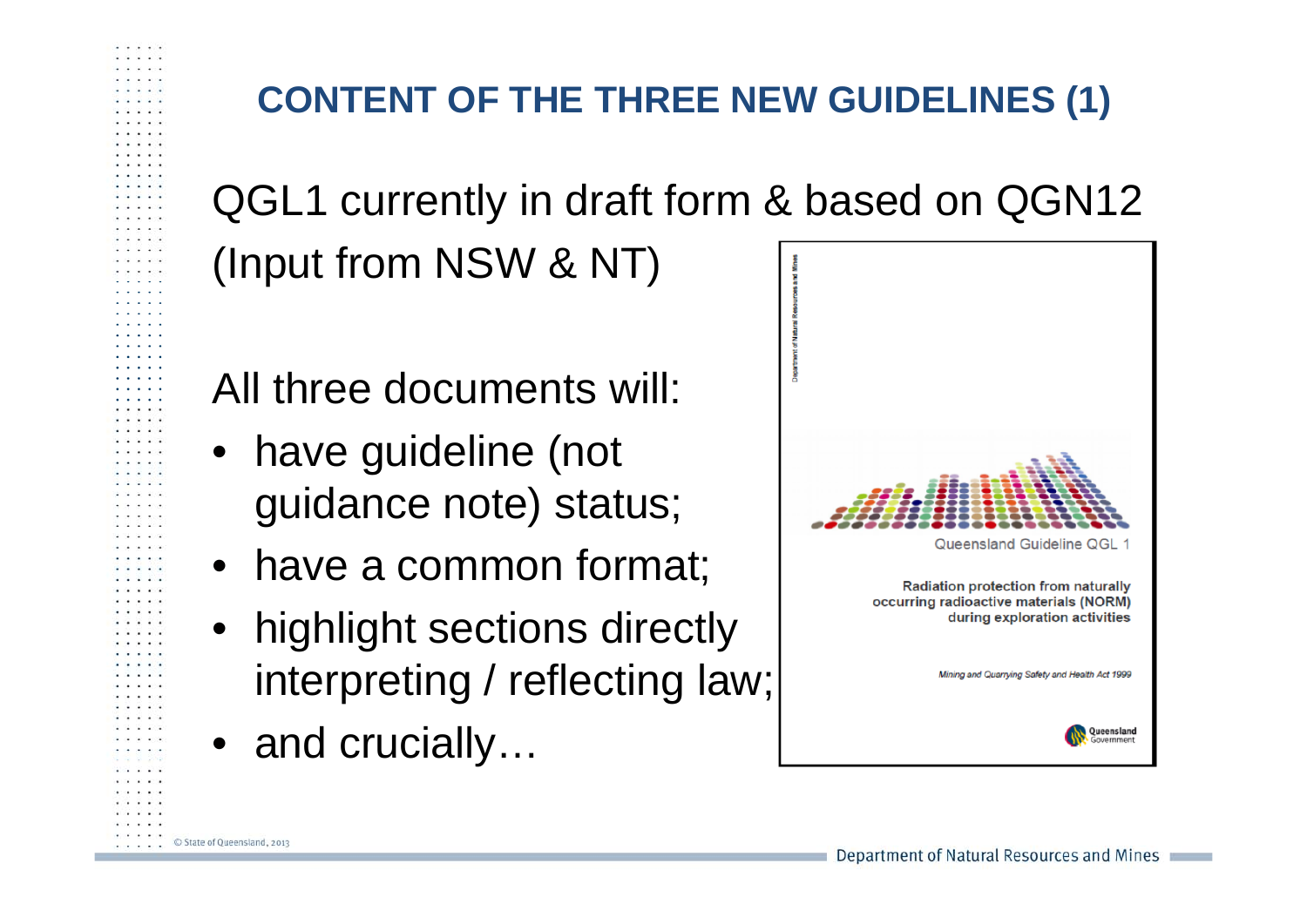### **CONTENT OF THE THREE NEW GUIDELINES (2)**

- require a Radiation Management Plan, which is:
	- $-$  compatible with ARPANSA's RPS 9...
	- called a 'MAQRMP', which has detail that…
	- $-$  aligns it with WA's RMP content…
	- $-$  to give it a standardised structure…
	- – $-$  with scopes for the various sections…
	- – uses OHS language & concepts (*e.g.* the Robens' model risk assessment & hierarchy of control)…
	- advises on common mining controls…
	- but is <u>not</u> approved.

C State of Queensland, 2013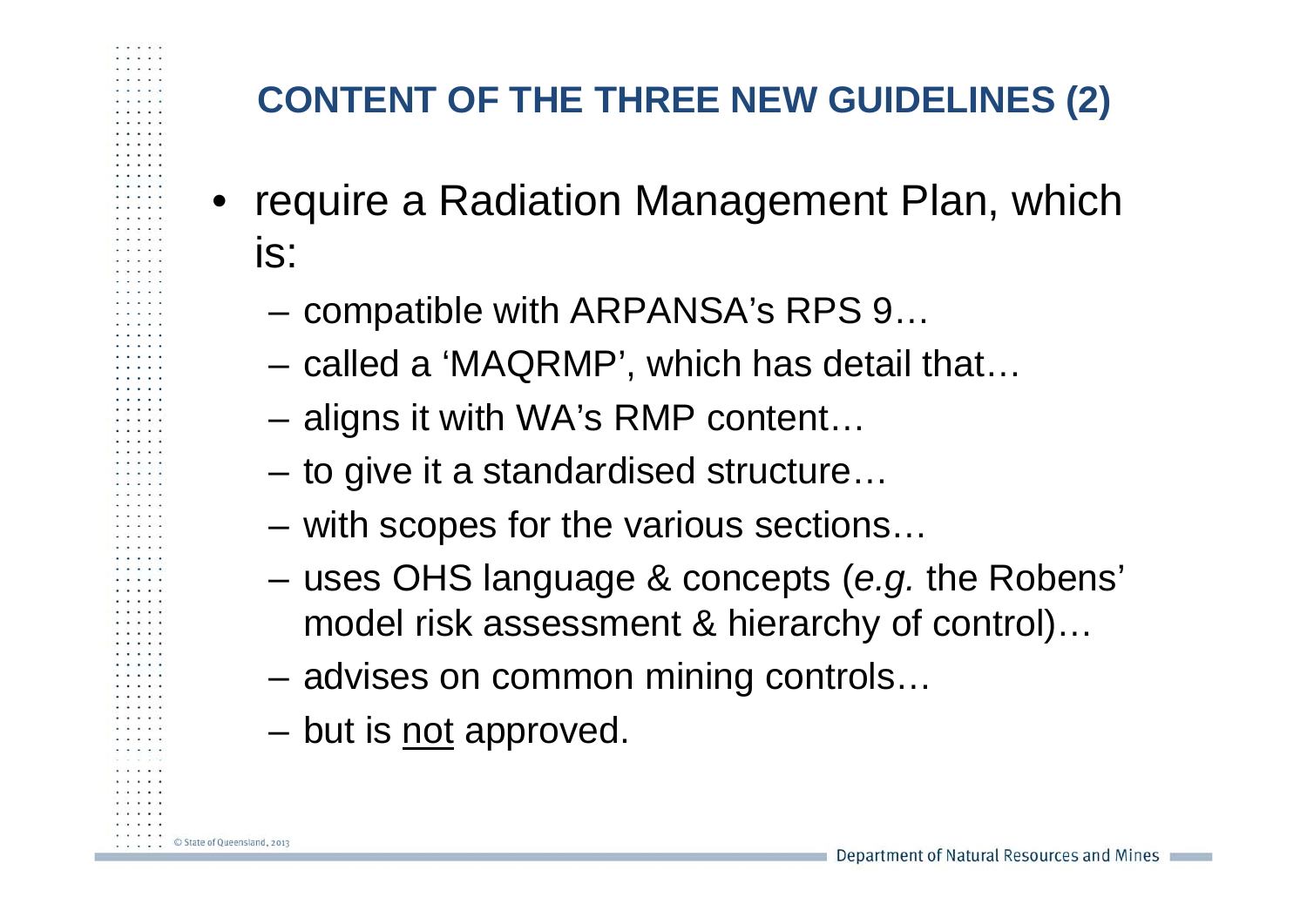#### **SUMMARY OF QLD REQUIREMENTS TO MANAGE RADIATION (1)**

Overall, QLD treats radiation as any other occupational hygiene issue that a mine must manage and incorporate as an element in it's safety & health management system

#### Excerpt from draft QGL1:

*(NB - MQSHA 1999 = Mining and Quarrying Safety and Health Act 1999 & MQSHR 2001 = Mining and Quarrying Safety and Health Regulation 2001)*

"

C State of Queensland, 2013

"

Under The Mining and Quarrying Safety and Health Act 1999, the site senior executive has an obligation to develop and implement a safety and health management system, ensuring that all the risks - including exposure to ionising radiation - on site are controlled to an acceptable level. The following schematic summaries the various levels of legislative requirements in relation to controlling ionising radiation on mine sites in Queensland: